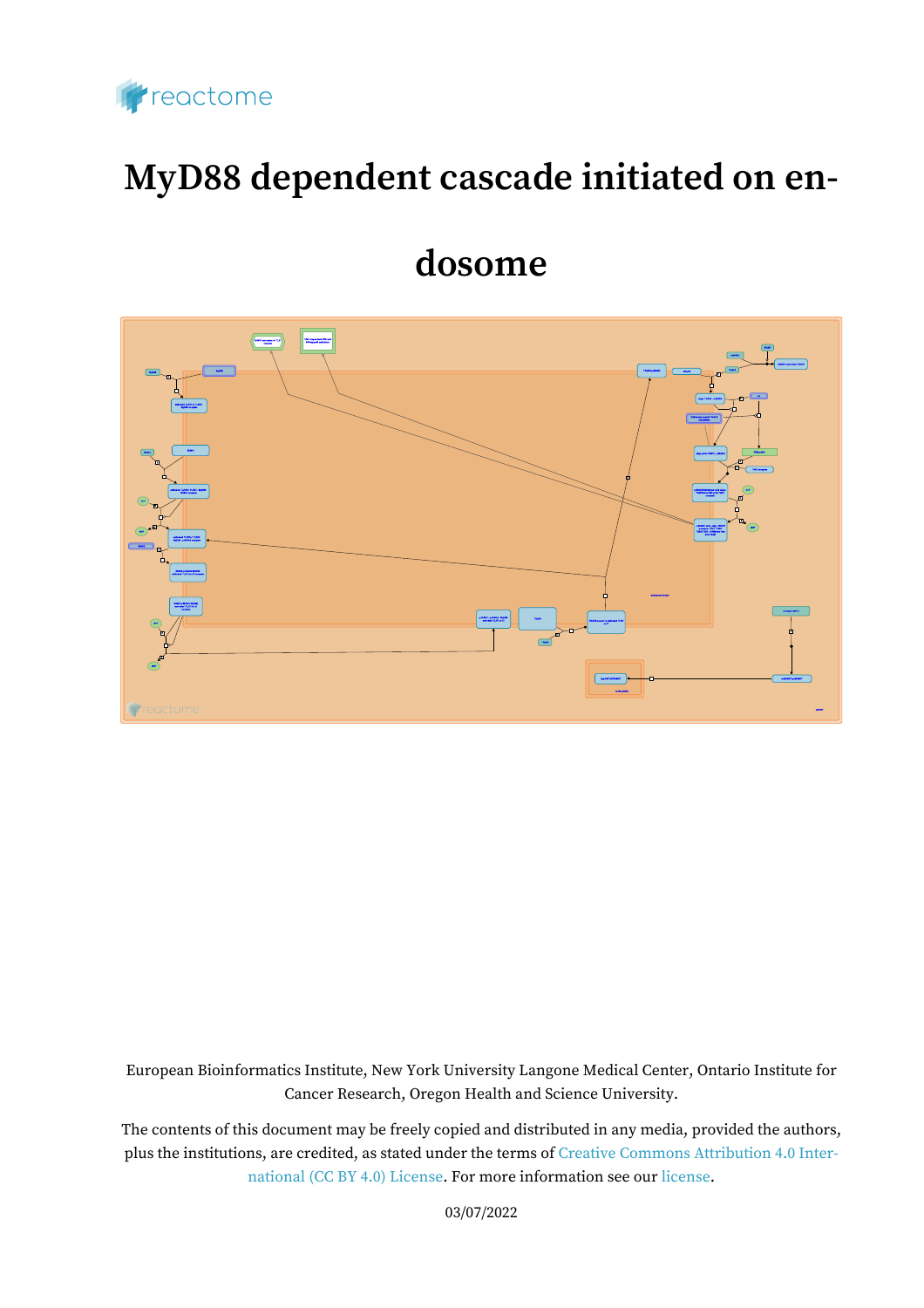## <span id="page-1-0"></span>**Introduction**

Reactome is open-source, open access, manually curated and peer-reviewed pathway database. Pathway annotations are authored by expert biologists, in collaboration with Reactome editorial staff and crossreferenced to many bioinformatics databases. A system of evidence tracking ensures that all assertions are backed up by the primary literature. Reactome is used by clinicians, geneticists, genomics researchers, and molecular biologists to interpret the results of high-throughput experimental studies, by bioinformaticians seeking to develop novel algorithms for mining knowledge from genomic studies, and by systems biologists building predictive models of normal and disease variant pathways.

The development of Reactome is supported by grants from the US National Institutes of Health (P41 HG003751), University of Toronto (CFREF Medicine by Design), European Union (EU STRP, EMI-CD), and the European Molecular Biology Laboratory (EBI Industry program).

#### **Literature references**

- Fabregat, A., Sidiropoulos, K., Viteri, G., Forner, O., Marin-Garcia, P., Arnau, V. et al. (2017). Reactome pathway analysis: a high-performance in-memory approach. *BMC bioinformatics, 18*, 142. [↗](http://www.ncbi.nlm.nih.gov/pubmed/28249561)
- Sidiropoulos, K., Viteri, G., Sevilla, C., Jupe, S., Webber, M., Orlic-Milacic, M. et al. (2017). Reactome enhanced pathway visualization. *Bioinformatics, 33*, 3461-3467. [↗](http://www.ncbi.nlm.nih.gov/pubmed/29077811)
- Fabregat, A., Jupe, S., Matthews, L., Sidiropoulos, K., Gillespie, M., Garapati, P. et al. (2018). The Reactome Pathway Knowledgebase. *Nucleic Acids Res, 46*, D649-D655. [↗](http://www.ncbi.nlm.nih.gov/pubmed/29145629)
- Fabregat, A., Korninger, F., Viteri, G., Sidiropoulos, K., Marin-Garcia, P., Ping, P. et al. (2018). Reactome graph database: Efficient access to complex pathway data. *PLoS computational biology, 14*, e1005968. [↗](http://www.ncbi.nlm.nih.gov/pubmed/29377902)

Reactome database release: 81

This document contains 3 pathways [\(see Table of Contents\)](#page-5-0)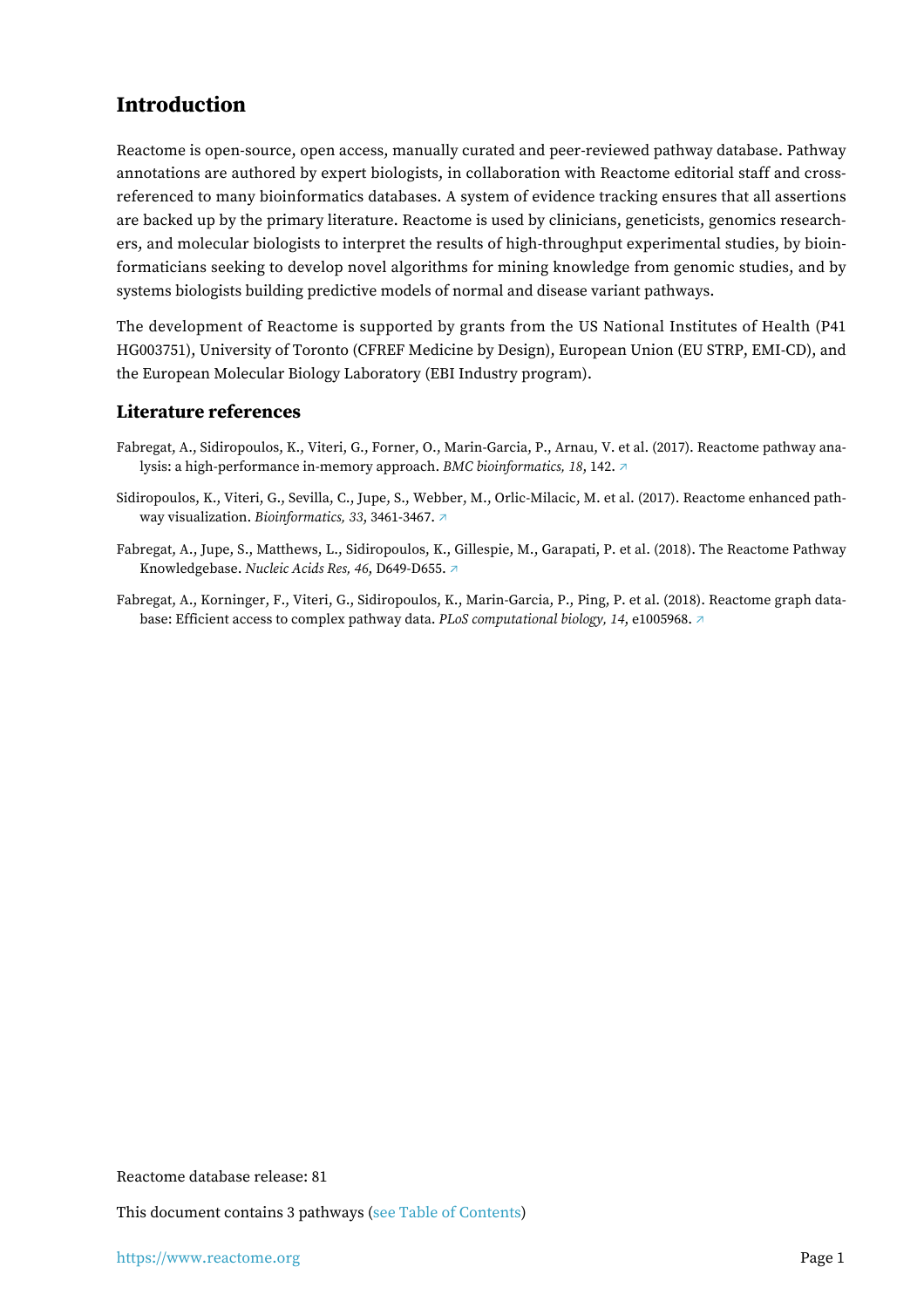### <span id="page-2-0"></span>**MyD88 dependent cascade initiated on endosome [↗](https://www.reactome.org/content/detail/R-GGA-975155)**

**Stable identifier:** R-GGA-975155

**Compartments:** cytosol, endosome membrane, nucleoplasm

**Inferred from:** [MyD88 dependent cascade initiated on endosome \(Homo sapiens\)](https://www.reactome.org/content/detail/R-HSA-975155)



This event has been computationally inferred from an event that has been demonstrated in another species.

The inference is based on the homology mapping from PANTHER. Briefly, reactions for which all involved PhysicalEntities (in input, output and catalyst) have a mapped orthologue/paralogue (for complexes at least 75% of components must have a mapping) are inferred to the other species. High level events are also inferred for these events to allow for easier navigation.

<a href='/electronic\_inference\_compara.html' target = 'NEW'>More details and caveats of the event inference in Reactome. For details on PANTHER see also: <a href='http://www.pantherdb.org/about.jsp' target='NEW'>http://www.pantherdb.org/about.jsp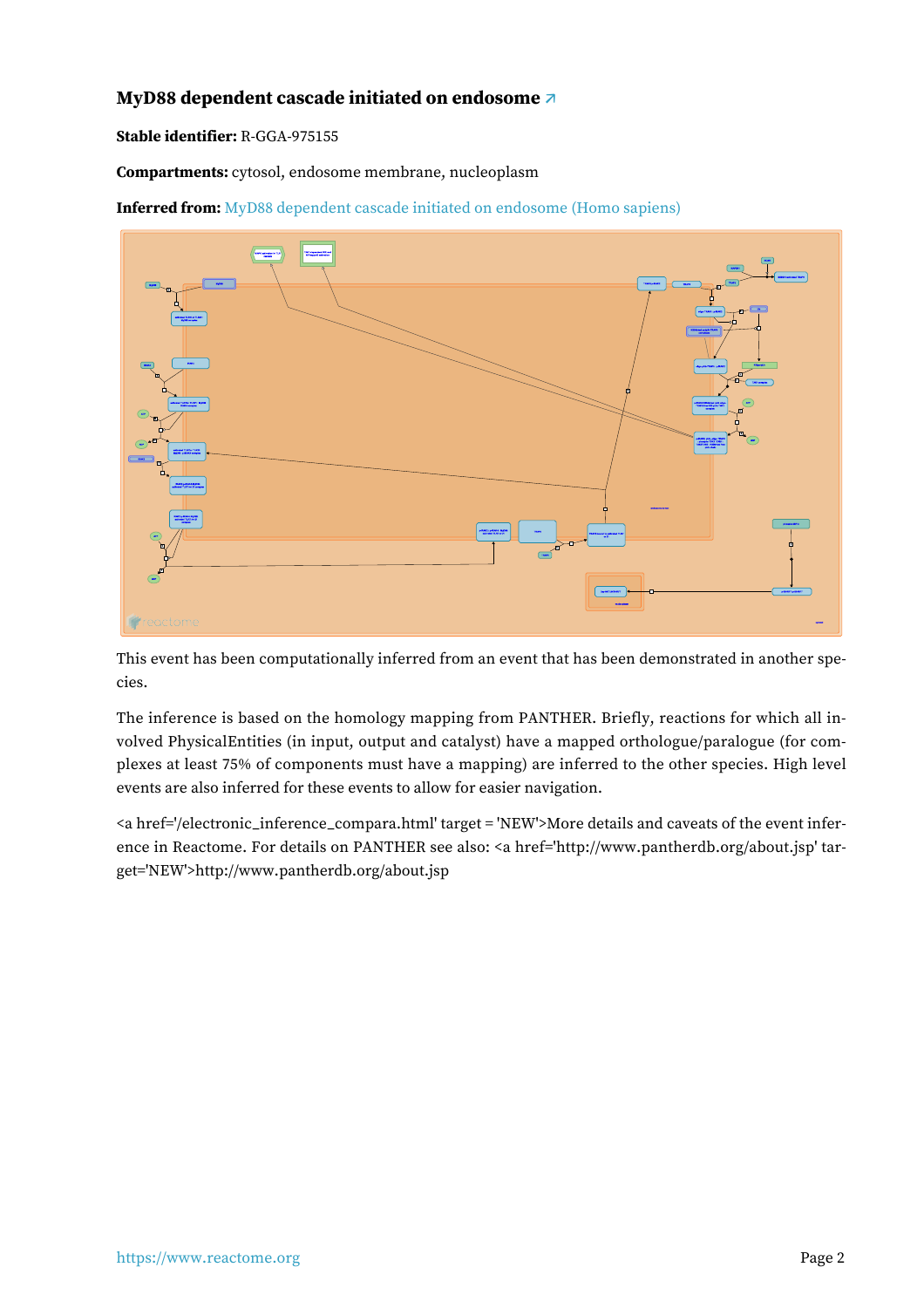### <span id="page-3-0"></span>**TRAF6 mediated induction of NFkB and MAP kinases upon TLR7/8 or 9 activation [↗](https://www.reactome.org/content/detail/R-GGA-975138)**

**Location:** [MyD88 dependent cascade initiated on endosome](#page-2-0)

#### **Stable identifier:** R-GGA-975138

**Compartments:** endosome membrane, nucleoplasm, cytosol

**Inferred from:** TRAF6 mediated induction of NFkB and MAP kinases upon TLR7/8 or 9 [activation](https://www.reactome.org/content/detail/R-HSA-975138) (Homo [sapiens\)](https://www.reactome.org/content/detail/R-HSA-975138)



This event has been computationally inferred from an event that has been demonstrated in another species.

The inference is based on the homology mapping from PANTHER. Briefly, reactions for which all involved PhysicalEntities (in input, output and catalyst) have a mapped orthologue/paralogue (for complexes at least 75% of components must have a mapping) are inferred to the other species. High level events are also inferred for these events to allow for easier navigation.

<a href='/electronic\_inference\_compara.html' target = 'NEW'>More details and caveats of the event inference in Reactome. For details on PANTHER see also: <a href='http://www.pantherdb.org/about.jsp' target='NEW'>http://www.pantherdb.org/about.jsp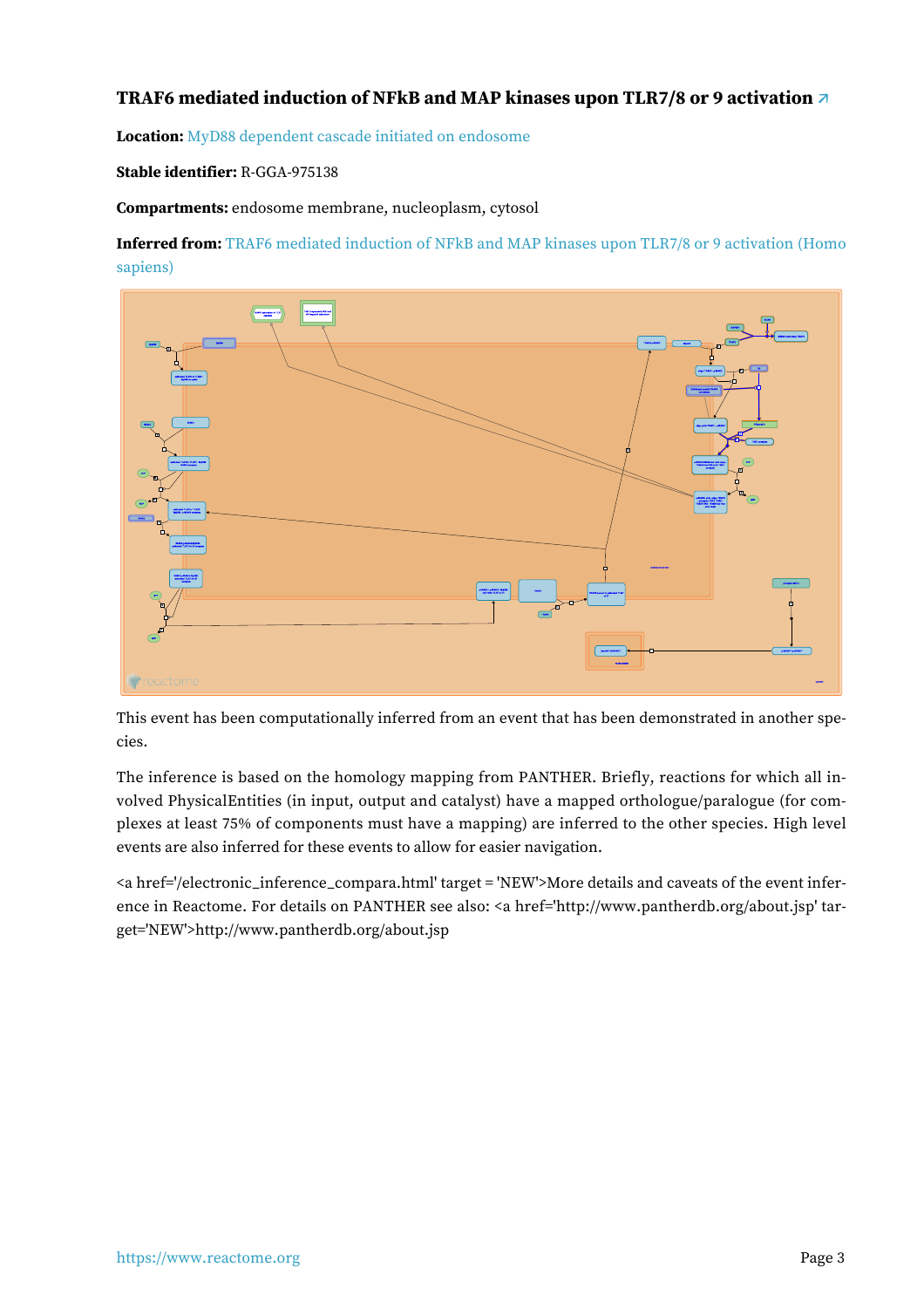## <span id="page-4-0"></span>**TRAF6 mediated IRF7 activation in TLR7/8 or 9 signaling [↗](https://www.reactome.org/content/detail/R-GGA-975110)**

**Location:** [MyD88 dependent cascade initiated on endosome](#page-2-0)

#### **Stable identifier:** R-GGA-975110

#### **Compartments:** endosome membrane, cytosol

**Inferred from:** [TRAF6 mediated IRF7 activation in TLR7/8 or 9 signaling \(Homo sapiens\)](https://www.reactome.org/content/detail/R-HSA-975110)



This event has been computationally inferred from an event that has been demonstrated in another species.

The inference is based on the homology mapping from PANTHER. Briefly, reactions for which all involved PhysicalEntities (in input, output and catalyst) have a mapped orthologue/paralogue (for complexes at least 75% of components must have a mapping) are inferred to the other species. High level events are also inferred for these events to allow for easier navigation.

<a href='/electronic\_inference\_compara.html' target = 'NEW'>More details and caveats of the event inference in Reactome. For details on PANTHER see also: <a href='http://www.pantherdb.org/about.jsp' target='NEW'>http://www.pantherdb.org/about.jsp